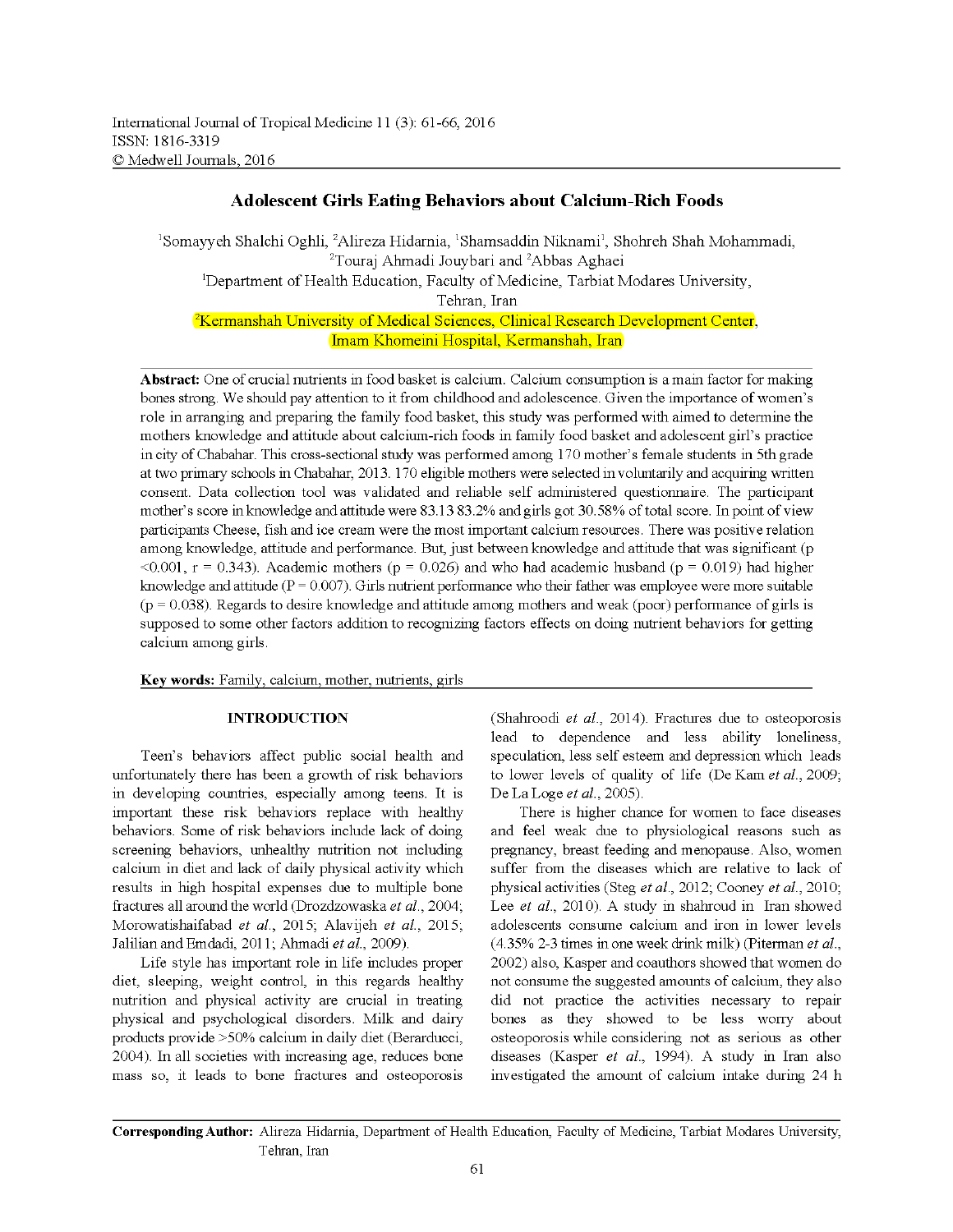among 103 women over 45 years old in Jahrom, Iran; results showed that high levels of calcium deficiency among samples. Appropriate nutrition plays an important role in human psychological and physical health during their childhood (Javadi et al., 2003). Also, it should be noticed that children and teenagers create a large part of country population and most healthy or unhealthy behaviors form at those ages (Orces *et al.*, 2003). On the other hand, noticing the important role of mothers to regulate family diet, provide food and affect children specially girls to follow their nutritional behaviors, it seems necessary to know about mothers attitude and knowledge to provide calcium in family diet and also create teen girls' nutritional habits.

On the other hand, Knowledge, attitude and practice, KAP study as the first and the basic behavior change model has been used with various behaviors including health care behaviors in different studies and has reported effective results (Aalto et al., 2001). Therefore, considering the discussions above and, also, the point that previous studies reported weak shopping habits among people from Sistan and Baluchestan, Iran (Nazary *et al.*, 2006), the present study aims to assess mothers knowledge and attitude on supplying calcium in family diet and teen girls practice on eating calcium from others points of view in Chabahar, Iran.

# **MATERIALS AND METHODS**

It is a descriptive study among mothers with their student's at the 5 grade elementary school attending certain schools in Chabahar, Iran, during 2014. Participants were selected through stratified random sampling during several steps. First, two district state elementary schools for female students were selected randomly in Chabahar. Notice that the schools were at the same social and economical conditions. The needed sampling volume was determined as 90 (David and Machin *et al.*, 1999) considering  $\alpha = 5\%$  and power 80% and  $\delta$  = 0.3 to gain score difference at least 20%. According to decrease in number of participants, finally 170 volunteer mothers with given conditions were chosen randomly from the two schools.

Instruments: A questionnaire was used to collect data. Its validity was confirmed by 14 experts in health education, nutrition and nursing (demographic information (n = 5), Knowledge (n = 10,  $\alpha$  = 0.86), attitude  $(n = 5, \alpha = 0.85)$  and practice  $(n = 7, \alpha = 0.97)$  questions. Data collected were analyzed by SPSS 16 in use of descriptive statistical test at  $\alpha = 0.05$ .

Knowledge questionnaire: The questionnaire included 10 items such as "Are milk and dairy products good sources to provide calcium to body"? A three-choice Likert scale ranging from "True' (1 point), "No idea" and "False" (0 point) were used to answer the questions. The reliability of the questionnaire was 0.86 and scores ranged from 10-30, the higher score, the better the knowledge. Categorizing the scores, 10-20 was called poor, 20-25 average and 25-30 was considered as proper.

**Attitude questionnaire:** It includes 5 items such as "In my opinion, using milk and dairy products helps to strengthen bones and teeth." A three-choice Likert scale ranging from "Agree" (3 points), "No idea" (2 points) and "Disagree" (1 point) was used to answer the questionnaire its reliability was 0.86 and scores ranged from 5-15, the higher the score, the more positive the attitude to using foods containing calcium and its effectiveness. To categorize the score, 5-10 was considered poor, 10-12 average and 12-15 good.

Practice questionnaire: The questionnaire includes 7 items such as "how many glasses of milk did your child drink during last week?" Responses to the questions includes "x number of glasses" or "did not eat at all". Its reliability is 0.97 and scores ranged from 0-70, the higher the score, the better the nutrition in regard to calcium intake. The questionnaire was taken by mothers based on observing foods including calcium consumed by their daughters during a week. To categorize the score, 0-35 was considered poor, 35-60 average and 60-70 good.

Exclusion criteria from the present study included: mothers disagreement to continue their participation during every step of the study and not being a resident to Chabahar, Iran.

It should be mentioned that the study plan was checked with authorities of teacher training school, social welfare and health research center and education and training organization in Chabahar.

Selecting the mothers as participants and obtaining informed consent, questionnaires were distributed among them in a session. Filling out the questionnaires, researcher gathered them and data was analyzed using SPSS software version 16. Statistical tests used in the study included descriptive and analytical tests Chi square, t test, ANOVA, mean and standard deviation to determine mothers' knowledge and attitude and girls practice at meaningful level 0.05.

## **RESULTS**

Results from the study showed that majority of fathers (27.6%) educated up t o guidance school, 20.6%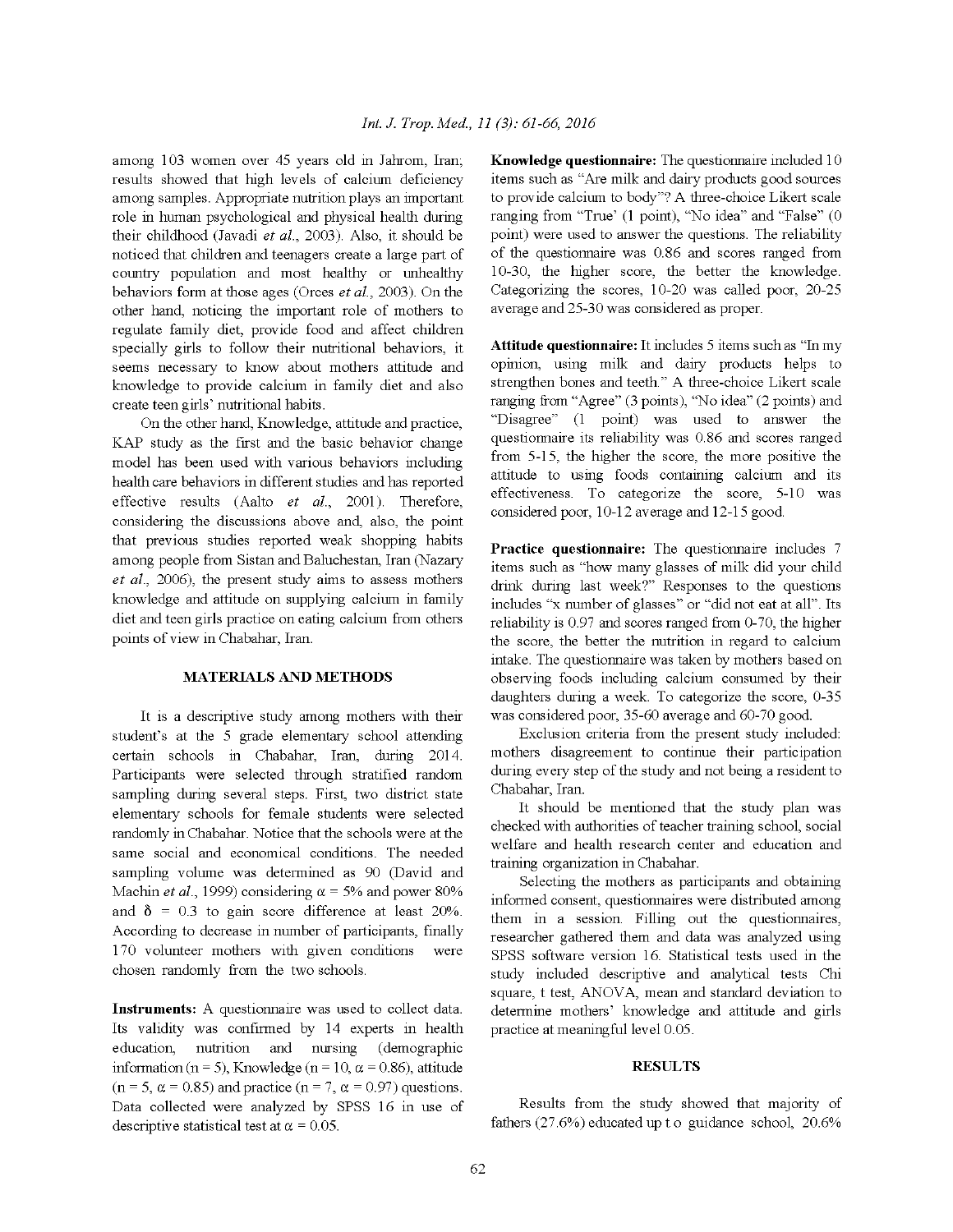| Table 1: Frequency of demographic and field variables |                |            |
|-------------------------------------------------------|----------------|------------|
| Variables                                             | N              | Percentage |
| Fathers education, illiterate                         | 35             | 20.6       |
| Elementary                                            | 43             | 25.3       |
| Guidance                                              | 47             | 27.6       |
| High school                                           | 31             | 18.2       |
| Academic                                              | 14             | 8.2        |
| Total                                                 | 170            | 100.0      |
| Mothers education, illiterate                         | 49             | 28.8       |
| Elementary                                            | 74             | 43.5       |
| Guidance                                              | 25             | 14.7       |
| High school                                           | 18             | 10.6       |
| Academic                                              | 4              | 2.4        |
| Total                                                 | 170            | 100.0      |
| Mothers occupation, housewife                         | 150            | 88.2       |
| Worker                                                | 4              | 2.4        |
| Employee                                              | 8              | 4.7        |
| Self-employed                                         | 8              | 4.7        |
| Total                                                 | 170            | 100.0      |
| Fathers occupation, housewife                         | 43             | 25.3       |
| Worker                                                | 42             | 24.7       |
| Employee                                              | 23             | 13.5       |
| Self-employed                                         | 60             | 35.3       |
| Retired                                               | $\overline{2}$ | 1.2        |
| Total                                                 | 170            | 100.0      |
| Housing, ownership                                    | 123            | 72.4       |
| Rental                                                | 31             | 18.2       |
| State housing                                         | 7              | 4.1        |
| Others                                                | 9              | 5.3        |
| Total                                                 | 170            | 100.0      |

## Int. J. Trop. Med., 11 (3): 61-66, 2016

#### Table 2: Mean score for knowledge items

Toble 2: Moon seem of ottitude items

| Knowledge                                                                                     | Mean  | SD.  |
|-----------------------------------------------------------------------------------------------|-------|------|
| Milk and dairy products are good sources of calcium for body                                  | 2.86  | 0.34 |
| Regular physical activities lead to the production of muscles and bones                       | 2.73  | 0.59 |
| Consuming foods including calcium is essential to prevent osteoporosis                        | 2.67  | 0.57 |
| Drinking one or two glasses of milk is essential for teenagers to receive calcium daily       | 2.64  | 0.66 |
| Osteoporosis prevention should take place since childhood and teen hood                       | 2.50  | 0.74 |
| Vitamin D supplied through eating and exposure to sun is essential to absorb calcium received | 2.49  | 0.59 |
| Eating salty food results in loosing calcium                                                  | 2.41  | 0.72 |
| Jogging is one of the best activities to decrease the chance to face osteoporosis             | 2.27  | 0.76 |
| Osteoporosis means brittle bones                                                              | 2.20  | 0.82 |
| Ice cream is a source of calcium                                                              | 2.13  | 0.76 |
| Total                                                                                         | 24.94 | 2.90 |

| Tavit 3. inicali score of attitude fights                                                |        |
|------------------------------------------------------------------------------------------|--------|
| Attitude                                                                                 | Mean   |
| In my opinion, using milk and other dairy products helps to have healthy teeth and bones | 2.91   |
| I believe that drinking low fat milk increases calcium absorption                        | $-2.7$ |
| In my opinion, drinking soda and can fruit juice are not good alternatives to milk       | 2.46   |
|                                                                                          |        |

In my opinion, drinking coffee leads to loosing calcium in body 0.71 2.21 I believe that calcium in food prevents developing diseases such as high blood pressure and colorectal cancer 2.17 0.74 Total 12.48 1.85

were illiterate and 8.2% reported higher education. Study mothers educational level showed that majority of them (43.5%) finished elementary school and only 2.4% had university degrees. The data suggested low levels of education among parents of female teenagers in Chabahar.

Considering parents occupation, 88.2% of mothers were house wives and 25.3% of fathers were unemployed. As owning a job is a necessity to supply a family, fathers' unemployment faces their families with economical problems which in turn affects family nutrition. 72.4% of the participants owned their housing building, though. Table 1 shows the information of demographic and field variables.

 $SD$ 

0.32 0.51 0.79

Mothers gained 83.13 and 83.2% of total score for knowledge and attitude and girls obtained 30.58% of total score for practice. Tables 2-5 show the information of knowledge, attitude and function scores, respectively. Considering knowledge 13 individuals (7.6%) gained poor scores, 85 individuals (50%) average and 72 (24.4%) good scores. For practice, 149 individuals (87.6%) obtained poor scores, 19 individuals (11.2%) average scores and 72  $(1.2\%)$  good scores.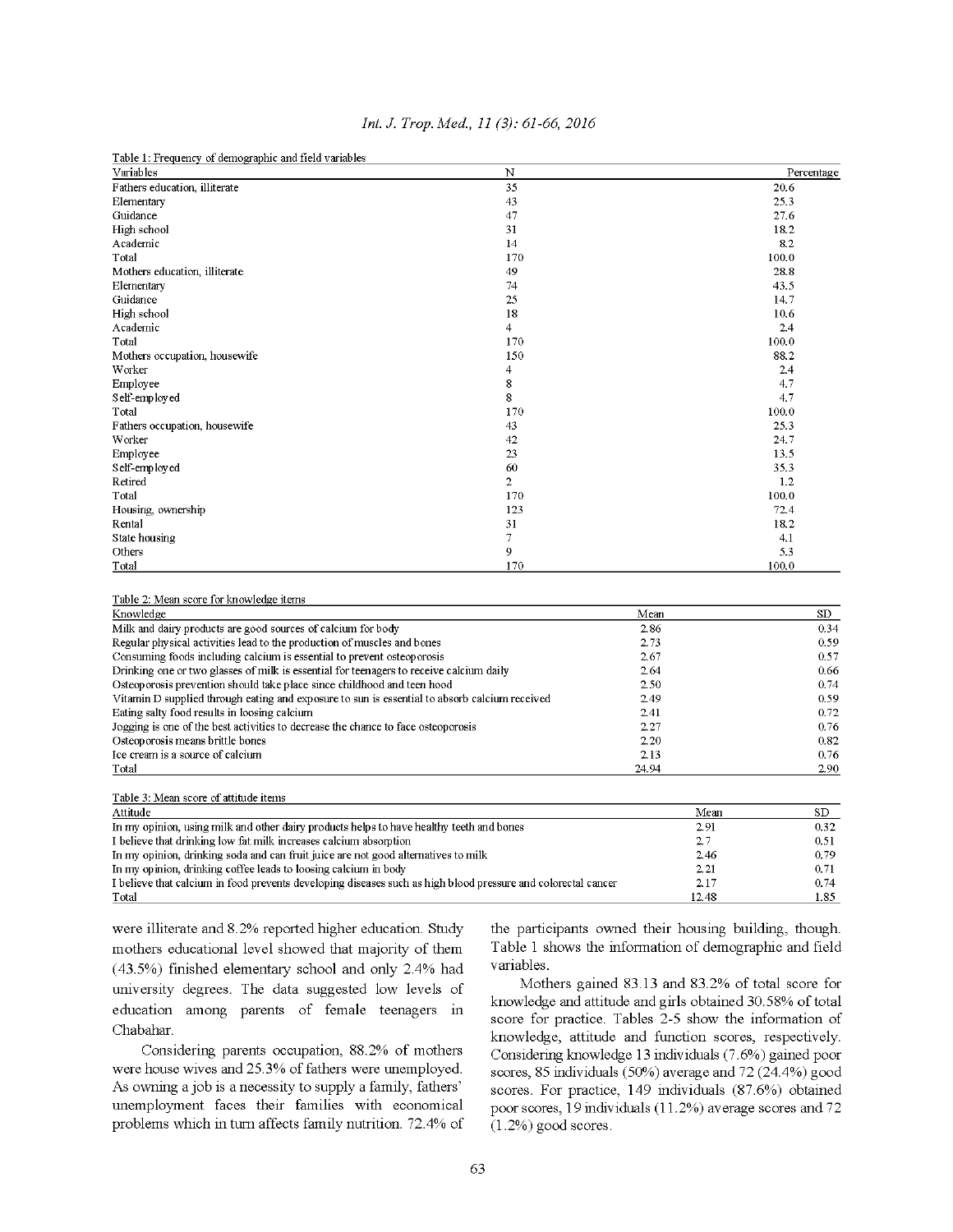|  |  |  |  |  |  | Int. J. Trop. Med., 11 (3): 61-66, 2016 |  |
|--|--|--|--|--|--|-----------------------------------------|--|
|--|--|--|--|--|--|-----------------------------------------|--|

| Table 4: Mean score of function items                                                  |       |       |
|----------------------------------------------------------------------------------------|-------|-------|
| Practice                                                                               | Mean  | SD.   |
| How many slices of cheese as large as a match box did your child eat during last week? | 3.93  | 2.93  |
| How many slices of fish did your child eat during last week?                           | 3.5   | 2.87  |
| How many glasses of ice cream did your child eat during last week?                     | 3.44  | 2.26  |
| How many glasses of milk did your child drink last week?                               | 2.82  | 2.84  |
| How many small bowls of yogurt did your child eat last week?                           | 2.54  | 1.98  |
| How many glasses of yogurt drink did your child drink last week?                       | 2.44  | 2.24  |
| How many slices of red meat did your child eat last week?                              | 2.17  | 2.76  |
| Total                                                                                  | 21.41 | 11.92 |

| Table 5: Consumption rate of foods including calcium per week among teen girls under study |  |  |  |
|--------------------------------------------------------------------------------------------|--|--|--|
|                                                                                            |  |  |  |

|                  | Milk |                   | Dairv |                      |     | Fish                    |     | Red meat               |     | Fish and red meat     |  |
|------------------|------|-------------------|-------|----------------------|-----|-------------------------|-----|------------------------|-----|-----------------------|--|
|                  |      | ----------------- |       | -------------------- |     | ----------------------- |     | ---------------------- |     | --------------------- |  |
| Consumption rate | N    | $\%$              |       | %                    |     | $\%$                    |     | $\%$                   |     | $\%$                  |  |
| $0-7$ units      | 162  | 95.3              | 38    | 224                  | 152 | 89.4                    | 156 | 91.8                   | 121 |                       |  |
| 8-14 units       |      | 4.1               | 58    | 34.1                 | л.  | 10                      | . J | 7.6                    | -40 | 235.0                 |  |
| $\geq$ 15 unites |      | 0.6               | 74    | 43.5                 |     | 0.6                     |     | 0.6                    |     | 53                    |  |
| Total            | 170  | LOO. 0            | 170.  | 100.0                | 170 | 100.0                   | 10  | 100.0                  | 170 | 100.0                 |  |

There was a positive correlation between knowledge, attitude and practice which was only meaningful between knowledge and attitude,  $(p < 0.001$  and  $r = 0.343$ ). Mothers ( $p = 0.026$ ) and fathers ( $p = 0.019$ ) with academic education showed higher knowledge and attitude ( $p = 0.007$ ). Girls nutrition practice was better if their fathers were employees ( $p = 0.038$ ).

### **DISCUSSION**

The present study investigated mothers' knowledge and attitude and their girls practice to use food containing calcium in family diet. Results showed that half the population gained average scores in regard to knowledge and the rest gained good and poor scores, respectively. Considering that most mothers studied up to elementary levels, it could be concluded that they do not have the enough literacy to help them study and, therefore, auditory and visual media could help them be informed on the other hand as 50% of fathers were unemployed, it could be concluded that families suffer from low economical levels to gain information and spend more budget to it. As the result, using mass media such as radio, television, etc., could be helpful to distribute information in this regard. Evidence shows the essential role of knowledge in preventive behaviors of diseases (Riaz et al., 2008).

Results from study by Soleymani Rahimabadi on knowledge level on consuming milk and dairy products (Ghaffari et al., 2013) on knowledge on osteoporosis, calcium consumption and physical activity reported similarities. Considering the results from the present study where more than half of the mothers (56.5%) had positive attitude to calcium consumption and also, the positive correlation reported between knowledge and attitude, it could be concluded that improving knowledge leads to the improve positive attitude among study participants. It in turn can be a milestone in individuals practice. Though, the present study showed that mothers' relative positive attitude and knowledge could not improve their daughters practice. Henandes-Ruda study showed barriers especially economic factors is important for consume insufficient calcium (Hernandez and Garcia, 2004). It should be noted that perceived sensitivity and perceived severity, also, could be effective to practice changes.

Considering girls practice, the present study reported that majority of the girls, 149 individuals, (87.6%) showed low practice about consuming foods including calcium; the reason could be eating habits of the people living in the region and economical and social factors. Girls low levels of practice could result from unemployment and worker of 50% of fathers, their levels of education (at guidance school) and mothers education levels (elementary levels). These results corresponded to the results from similar study by Kaheni et al. (2009), Gammage et al. (2009), Fernandez et al. (1996) and Kranz et al. (2007).

The reason could be the intolerance of girls to lactose in milk which creates gastrointestinal problems among them. To overcome the problem, it has been suggested that they try to consume yogurt and yogurt drinks and avoid using more than a cup of milk with each meal. Results from the present study which showed better nutritional practice of the girls whose fathers were employees suggested positive relationship between father's occupation and girl's nutrition which corresponded to results from a study by Kaheni et al. (2009). Vaghari, also, studied elementary school students north of Iran and suggested that mother's educational level was more effective on their nutrition than fathers'. Also, he reported that less amounts of milk is drunk in rural regions in comparison to cities, the reason could be more facilities and higher levels of education in families (Vaghari, 2013).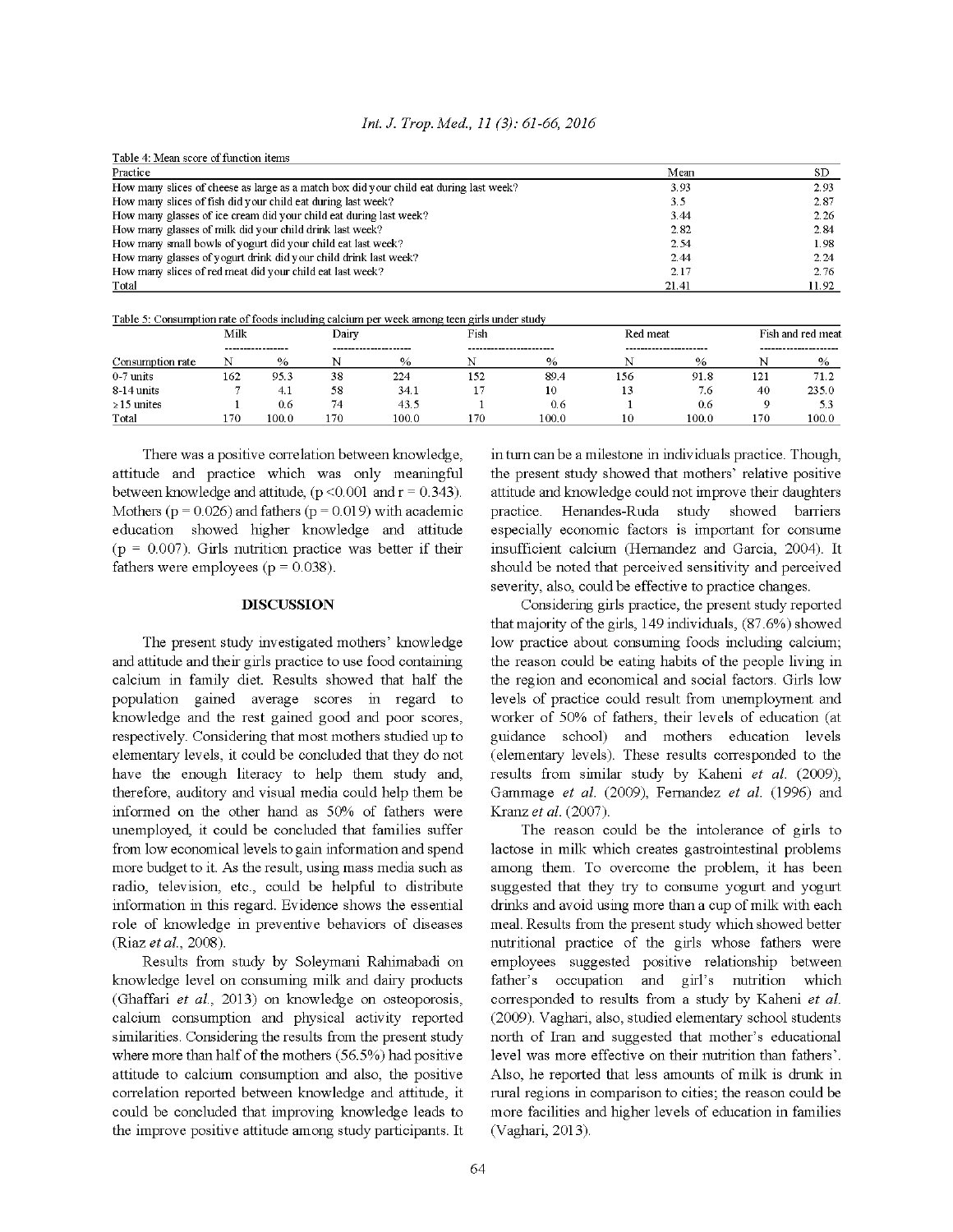### **CONCLUSION**

Considering desirable levels of knowledge and attitude among mothers and girls poor practice, it seems that factors rather than mothers cognitive factors could be influential to nutritional behaviors to use calcium among girls. In this study, mothers gained good scores in knowledge and attitude with eliminating barriers can chage thir performance in prospering rich calcium foods for their children. Interaction on fathers can have good results because they have important role in economical situation in their family.

## **ACKNOWLEDGEMENTS**

The present study is part of a master thesis in the field of health education accepted in research council of medical college in Tarbiat Modares University. Hereby, we appreciate the cooperation of university officials, social welfare and health research center in Chabahar and also mothers participating in the project.

## **REFERENCES**

- Aalto, M., P. Pekuri and K. Seppa, 2001. Primary health care nurses and physicians attitudes knowledge and beliefs regarding brief intervention for heavy drinkers. Addict., 96: 305-311.
- Ahmadi, A., J.A.F.A.R. Hasanzadeh and A. Rajaeifard, 2009. Metabolic control and care assessment in patients with type 2 diabetes in chaharmahal and Bakhtiyari Province. Iran. J. Endocrinol. Metab., 11: 33-39.
- Alavijeh, M.M., M. Mahboubi, F. Jalilian, A. Aghaei and A.T. Jouibari, 2015. Factors related to self-breast examination based on health belief model among Iranian women. Res. J. Med. Sci., 9: 105-108.
- Berarducci, A., 2004. Senior nursing students knowledge of osteoporosis. Orthopaedic Nurs., 23: 121-127.
- Cooney, M.T., E. Vartiainen, T. Laakitainen, A. Juolevi, A. Dudina and I.M. Graham, 2010. Elevated resting heart rate is an independent risk factor for cardiovascular disease in healthy men and women. Am. Heart J., 159: 612-619.e3.
- De Kam, D., E. Smulders, V. Weerdesteyn and B.C.M.S. Engelsman, 2009. Exercise interventions to reduce fall-related fractures and their risk factors in individuals with low bone density: A systematic review of randomized controlled trials. Osteoporosis Int., 20: 2111-2125.
- De La Loge, C., K. Sullivan, R. Pinkney, P. Marquis, C.Roux and P.J. Meunier, 2005. Cross-cultural validation ad analysis of responsiveness of the QUALIOST®: UAlity of life questionnaire in OSTeoporosis. Health Qual Life Outcomes, 10: 3-69.
- Drozdzowska, B., W. Pluskewicz and M. Skiba, 2004. Knowledge about osteopoosis in a cohort of Polishfemales: The influence of age level of education and persnal experiences. Osteoporosis Int., 15: 645-648.
- Fernandez, E.C., D.V.T. Lopez, D.I.O.D.U. Martinez B.M. Jaunsolo and B.A.De. Cos et al., 1996. The consuption of dairy products and their contribution to the nutients in the diet of schoolchildren in the community ofMadrid: The Food Consumption and Nutritional Status of the school-age population of the autonomous community of madrid group. An. Espanoles De Pediatria, 44: 214-218.
- Gammage, K.L., C. Francoeur, D.E. Mack and P. Klentrou, 2009. Osteoporosis health beliefs and knowledge in college students: The role of dietary restraint. Eating Behaviors, 10: 65-67.
- Ghaffari, M., S. Niazi, A. Ramezankhani and H. Soori, 2013. Knowledge of female students of kalaleh city about osteoporosis, calcium intake and physical activity: An unacceptable status. Iran. J. Nutr. Sci. Amp Food Technol., 7: 319-327.
- Hernandez rauda, R. and M.S. Garcia, 2004. Osteoporosis-related life habits and knowledge about osteoporosis among women in El Salvador: A cross-sectional study. BMC. Musculoskeletal Disord., 5: 29-42.
- Jalilian, F. and S. Emdadi, 2011. Factors related to regular undergoing Pap-smear test: application of theory of planned behavior. J. Res. health Sci., 11: 103-108.
- Javadi, E., A. Hosseinnezhad, A.R. KhaliliFard, H. Adibi and Z. Maghbooli, 2003. Correlation between bone mineral density and osteoporosis with Ca and vitamin D intake. Zahedan J. Res. Med. Sci., 5: 1-11.
- Kaheni, F., S. Kaheni, G.R. Sharifzadeh, A.N. Foorg and M. Avan, 2009. Consumption amount of milk and dairy products in school children of 6-11 year olds in Birjand during 2007. J. Birjand Univ. Med. Sci., 16:  $61-67$ .
- Kasper, M.J., M.G. Peterson, J.P. Allegrante, T.D. Galsworthy and B. Gutin, 1994. Knowledge beliefs and behaviors among college women concerning the prevention of osteoporosis. Arch. Fam. Med., 3: 696-702.
- Kranz, S., P.J. Lin and D.A. Wagstaff, 2007. Childrens dairy intake in the United States: Too little too fat?. J. Pediatr., 151: 642-646.
- Lee, D.C., X. Sui, F.B. Ortega, Y.S. Kim and T.S. Church et al., 2010. Comparisons of leisure-time physical activity and cardiorespiratory fitness as predictors of all-cause mortality in men and women. Br. J. Sports Med., 45: 504-510.